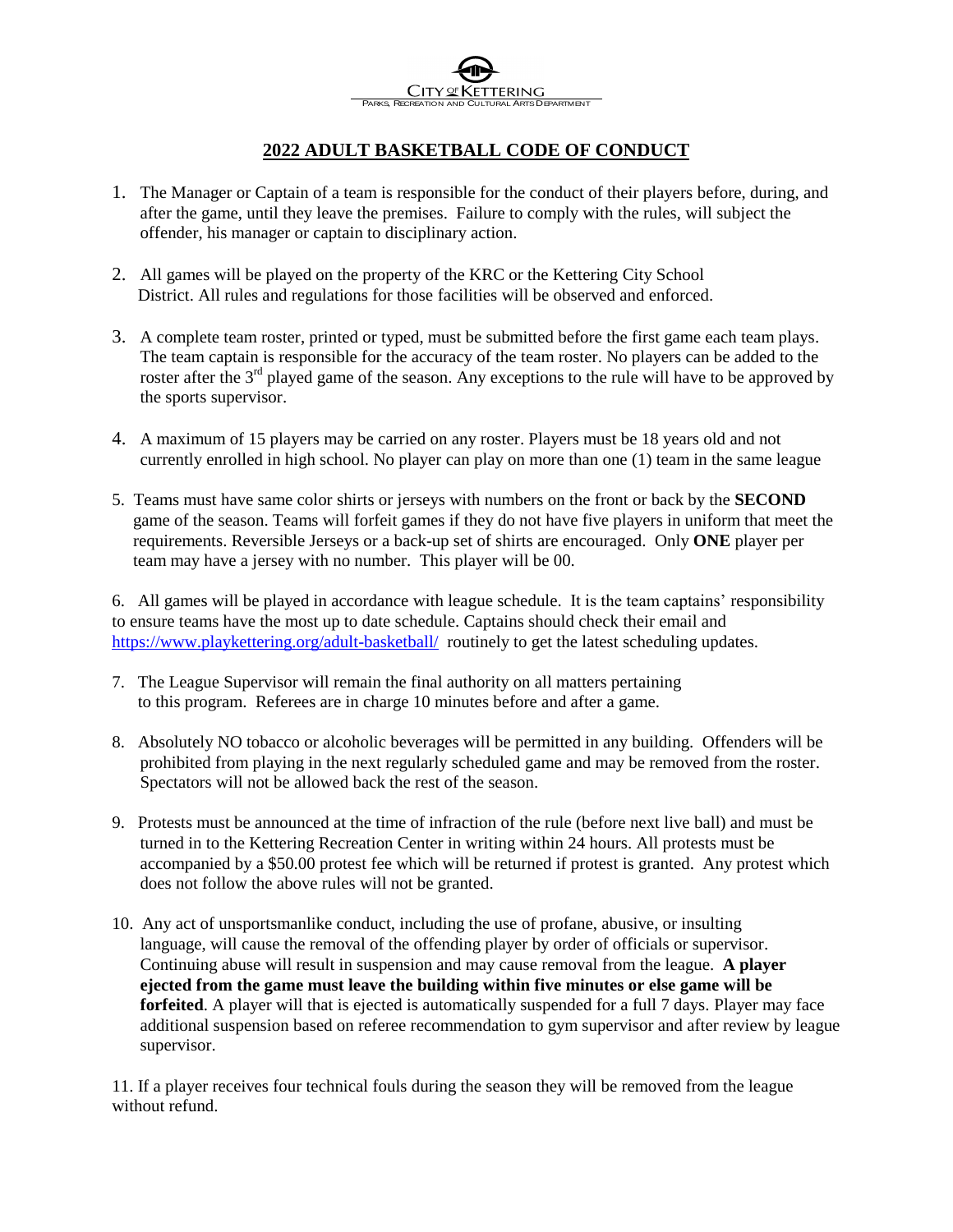11. Any aggressive act against a game official will result in immediate suspension of the offending player from all sport programs sponsored by the City of Kettering.

 $C$ ity

12. T-shirts will be awarded to regular season champions. In case of ties-winner will be decided by

PARKS, RECREATION AND CULTURAL ARTS DEPARTMENT

ERING

- 1. Head to Head Record
- 2. Most Wins against top four teams
- 3. Point Differential
- 4. Coin Flip

13. The top eight seeds will make the postseason tournament. The remaining teams will play one consolation game.

## **2022 Adult Basketball Rules**

All games will follow Ohio High School Rules with the following exceptions:

- 1. A game will consist of two 20 minute halves with a running clock. Regulation clock will prevail the last two minutes of the first and second half, unless a team is ahead by 15 or more points. Clock will not be stopped at any other time except emergency and timeouts. Overtime will be two minutes. Clock stops in overtime. Sudden death will occur if score is still tied after first overtime.
- 2. Each team will be permitted two time outs per half. Time outs are 30 seconds in length. Time outs for injuries will not count.
- 3. **5 minute grace period**. The game clock will start at the scheduled game time or 5 minutes after the previous game ends. Teams are expected to arrive 10 minutes prior to start time. If a team does not have 5 players on the court 5 minutes past game time, the game will be ruled a forfeit. Teams that forfeit two consecutive games or three games total will be removed from the league without refund.
- 4. **NO DUNKING AT ANY TIME!** Dunking will result in a progressive disciplinary action
	- $\bullet$   $\frac{1}{2}$  game suspension for first attempt (If dunking occurs in the first half of play, player is ejected rest of game. If dunking occurs in second half, player is ejected for remainder of game as well as first half of next game)
	- Full game suspension for second attempt.
	- After third attempt, player will be removed from the league without refund.
- 5. A player must sign in on the team roster sheet before they enter the game. ID can be requested by KRC staff, Officials or Scorekeeper. A team captain can request to ID an opposing player prior to the start of the game. Any teams found to be using an unregistered player will forfeit the game.
- 6. Two player/coach conduct technical fouls will result in player being ejected. Three (3) total unsportsmanlike fouls in a game may cause the game to be terminated. Unsportsmanlike conduct is not tolerated in the Kettering Adult Basketball league.
- 7. No facial, neck, or wrist jewelry permitted (earrings, nose rings, necklaces, watches, etc.) A player will not play until the jewelry has been removed. Technical(s) will be given, if necessary.